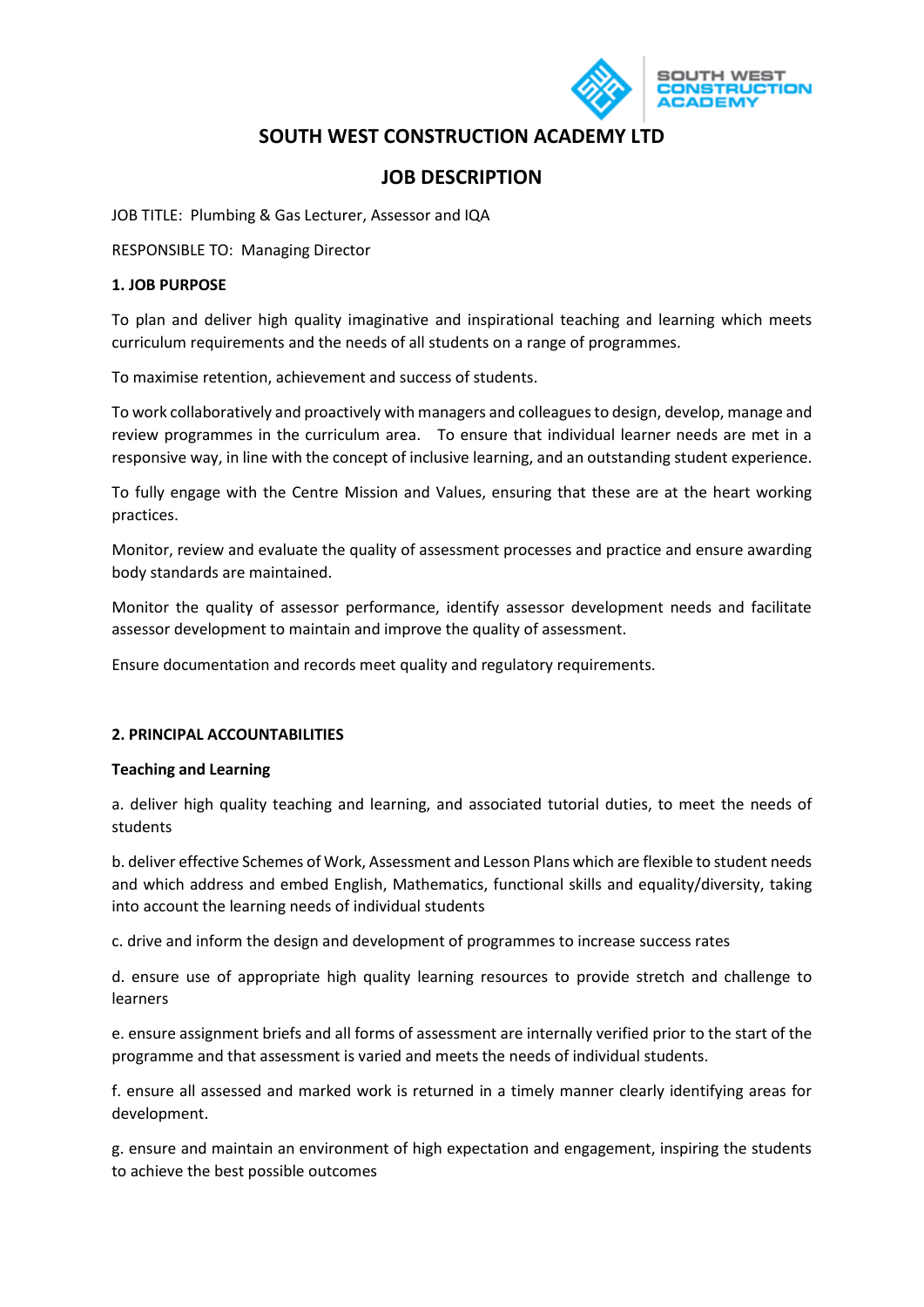

h. take responsibility for the support of students and provide appropriate and timely information and guidance, to enable them to succeed

i. actively evaluate all aspects of curriculum delivery, with colleagues, making appropriate in year and end of year changes to increase student success take responsibility for the progression of students through active monitoring of student progress and evaluation of learning outcomes with a focus on raising students' retention and achievement rates

j. ensure completion of student ILP's, in setting long term goals and short term targets

k. deliver tutorial activities to engage students, check progress and encourage students to take responsibility for their own learning, using appropriate benchmarking tools to ensure that students progresses is 'adding value ' to their previous achievements

l. positively seek out benchmarks and other measures of success and actively work towards and if possible exceed individual achievement objectives and success measures

m. take responsibility for seeking out methodologies and resources in support of high-quality teaching and learning

n. be responsible for moderation and verification at key times throughout the year

o. complete administration associated with the role, accurately maintaining relevant tracking documentation and providing reports as required

p. ensure accurate attendance records with follow up on attendance and punctuality

q. be responsible for the development and maintenance of definitive course files

r. ensure student information is captured correctly, at enrolment and throughout the year, including learning aims, achievement and changes to learner information including learner withdrawal, transfer and programme completion

s. deliver feedback on progress to students and other relevant stakeholders

t. be active in the marketing and promotion of curriculum provision including contributing to marketing materials and attending promotional events

#### **Safeguarding and Welfare**

a. ensure a learning environment in which students feel safe and supported and be accountable for own safety and that of colleagues/visitors to the workplace

b. be responsible for ensuring that the activities under your control are conducted in accordance with the Safeguarding and Health and Safety requirements of the Centre's current policies and procedures

c. ensure you promote and safeguard the welfare of children, young persons and other vulnerable people for whom you are responsible and whom you come into contact with

#### **Continuous Professional Development (CPD)**

a. undertake CPD in line with centre policy and competency framework

b. reflect critically on own teaching practice, materials and strategies used and how your performance can be improved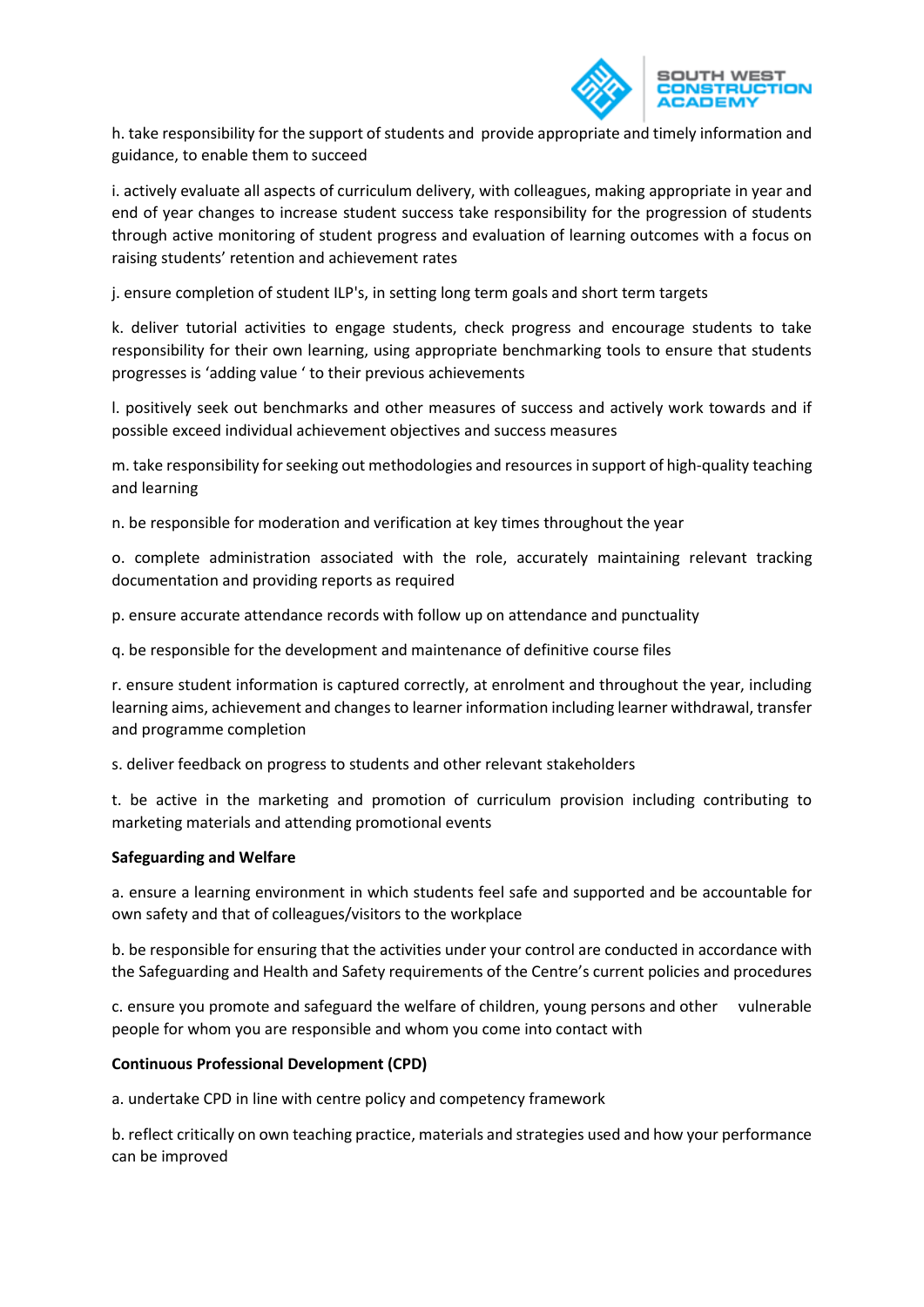

c. actively contribute to your annual performance review/appraisal and the continuous improvement of yourself and others in your team

**IQA**

a. Plan and prepare monitoring activities according to the requirements of own role.

b. Determine whether assessment processes and systems meet and operate according to quality requirements.

c. Check that assessors meet the requirements for their role.

d. Analyse assessor capabilities and potential in the context of their objectives and other requirements.

e. Agree and prioritise assessor learning needs and produce individual development plans with assessors to reflect these.

f. Provide assessors with feedback, advice and support to help them maintain and improve their assessment practice.

g. To track Learner progress and check that assessments are planned, prepared for and carried out according to agreed procedures.

h. Check that assessment methods are safe, fair, valid and reliable.

i. Check that assessment decisions are made using specified criteria.

j. Compare assessor decisions to ensure they are consistent.

k. Work with assessors, trainers, employers, and Learners to ensure the standardisation of assessment practice and outcomes.

l. To chair and minute standardisation and qualification specific assessor meetings as appropriate.

m. Liaise with Examinations and Accreditation department have timely notification of all qualifications to be claimed together with relevant documentation to prove authenticity of claims.

n. Liaise with the Examinations and Accreditation department regarding the arrangement and secure storage of all Learner portfolios until sampled by the awarding body.

o. Liaise with curriculum staff regarding External Quality Assurance visits and be actively involved in managing these visits.

p. Follow agreed procedures when there are significant concerns about the quality of assessment.

q. Follow agreed procedures for the recording, storing and reporting and confidentiality of information.

### **Other**

a. ensure you apply and understand the policies and working practices of the centre.

b. ensure personal conduct complies with the requirements of the financial regulations

c. undertake such other duties as may reasonably be required of you commensurate with your general level of responsibility at your initial place of work or at another of the Centre's sites